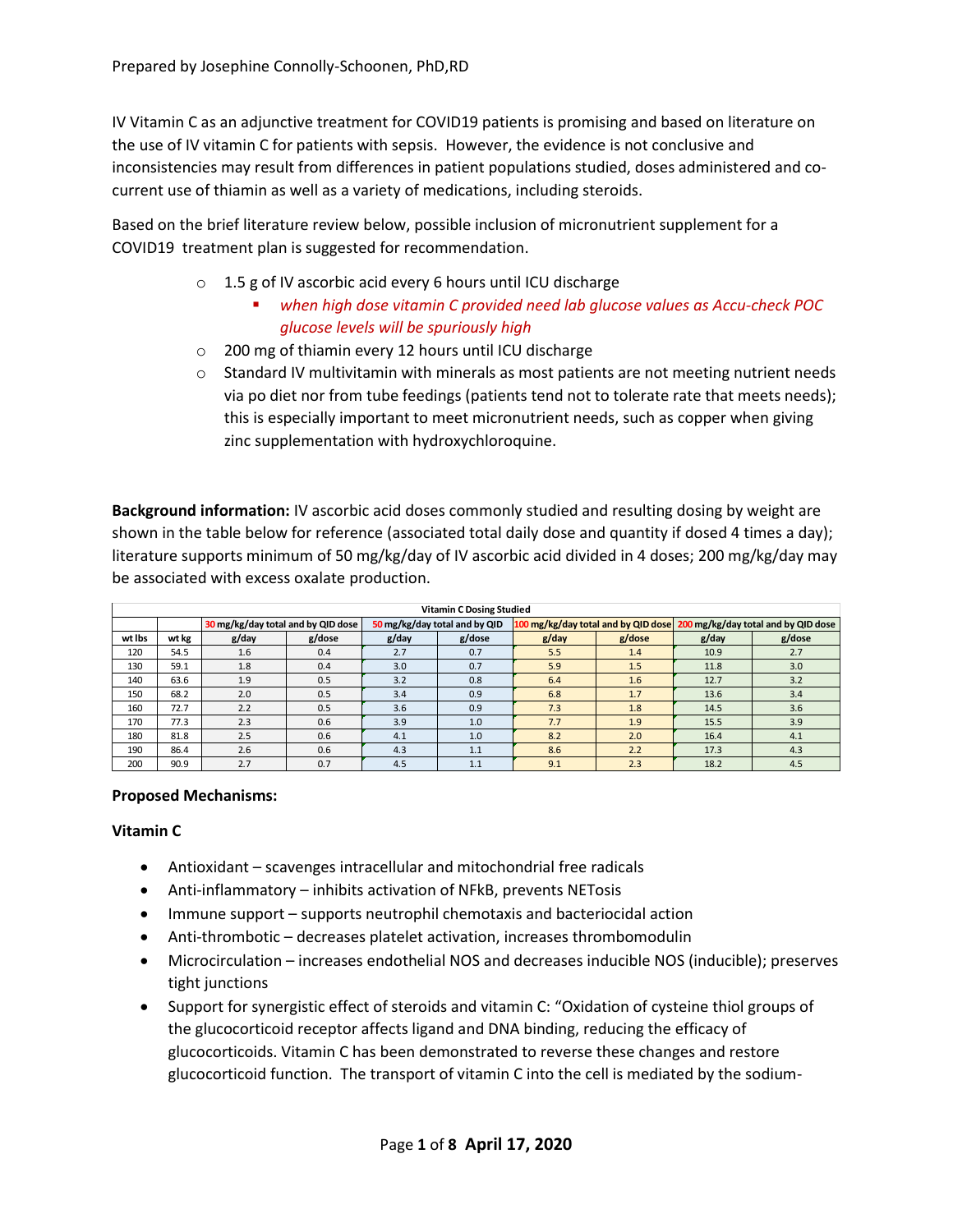vitamin C transporter-2 (SVCT2). Proinflammatory cytokines have been demonstrated to decrease expression of SVCT2." (Marik, Chest. 2017; 151((6):p1235)

#### **Thiamine**

- With high dose vitamin C there can be in increased conversion to glyoxylate and subsequently to oxalate, which leads to a concern for a negative impact on kidney function. Thiamine pyrophosphate is a coenzyme for glyoxylate aminotransferase, and thiamine availability can drive conversion of glyoxylate away from oxalate to glycine.
- Precursor of thiamine pyrophosphate which is a coenzyme for several decarboxylases necessary for the Krebs cycle and pentose phosphate pathway; thereby supports production of ATP and NADPH

**4 studies supporting a positive impact of IV ascorbic acid (especially with thiamine) and 1 study indicating no impact are summarized below with key findings; at doses up to 100 mg/kg/day or less no negative effects have been identified.**

**1)** De Grooth et al. Chest. 2018; 153(6):1368-1377.

- Study on pharmacokinetics (2 g/day or 10 g/day in either 2 boluses/day or continuous over 24 hr/day) n=20 patients with severe sepsis or after major trauma or surgery with a SOFA score>6 and expected ICU stay >96hrs; 5 subjects per dosing strategy; randomized)
	- $\circ$  2 g IV dose (either continuous over 24 hours or twice daily boluses) required to normalize vitamin C levels in patients who are critically ill
	- $\circ$  10 g IV dose led to supra-normal plasma concentrations >1,000 mmol/l; considered optimal for fast cellular uptake and increased radical scavenging
	- $\circ$  Bolus doses associated with highest concentrations within 1 hour followed by troughs that with the 2 g dose led to plasma concentrations that approached the hypovitaminosis cutoff



Figure 2 - A-D, Vitamin C plasma concentrations by dosage regimen (five patients per regimen): (A) 2 g/d bolus group, (B) 2 g/d continuous group, (C) **2** *Page bolus group, and (D)* 10 *g/d continuous group. Arrows represent infusions (four times bolus or 48-h continuous). The dashed lines repre-*<br>sent the lower and upper limit of normal vitamin C plasma concentrations not sampled at 36 h in the continuous groups.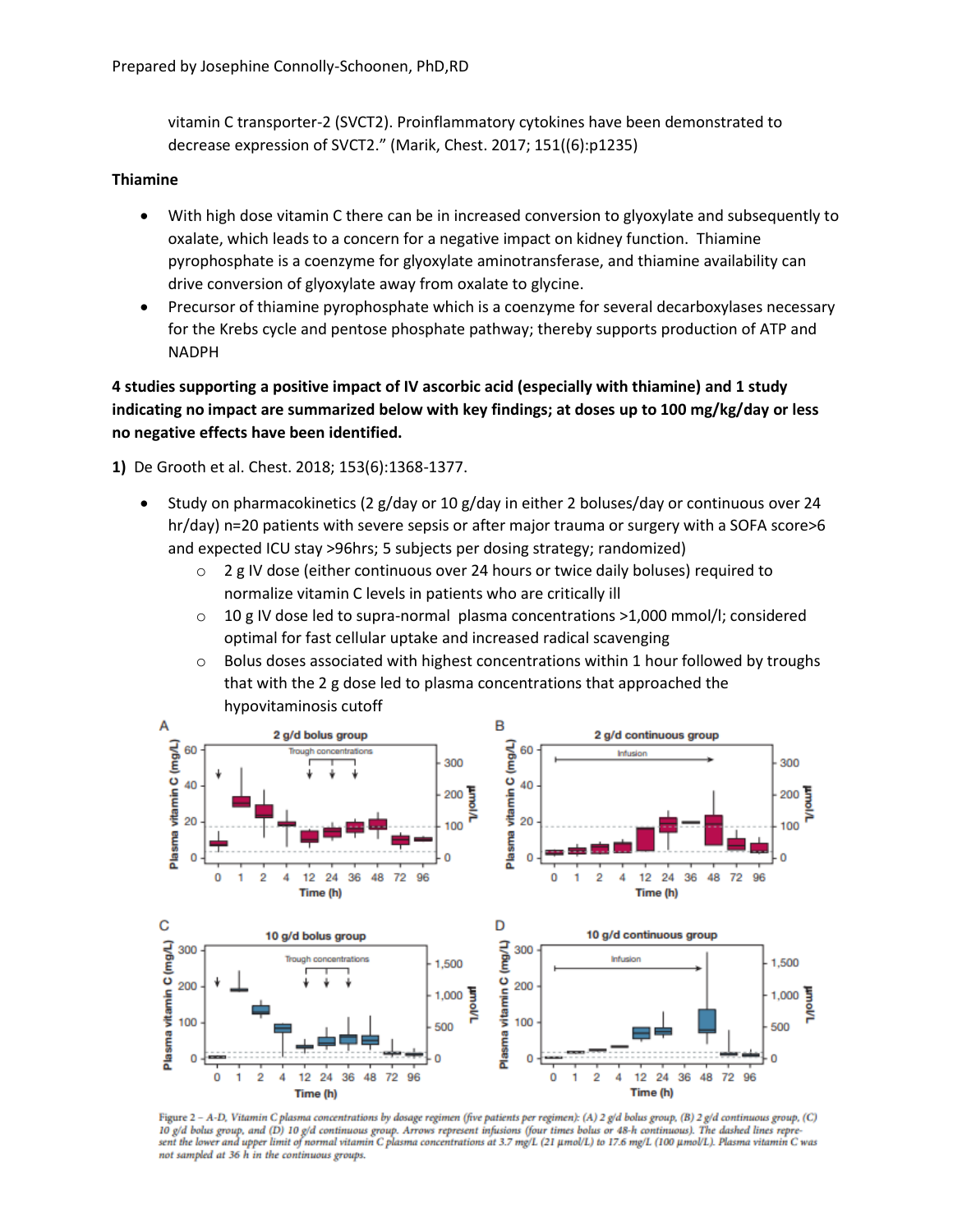

Figure 4 - A-C, Safety end points by intervention group; data points represent mean and SE. A, Urine 12-h oxalate excretion. Twelve-hour oxalate excretion was independently higher in the 10 g/d dose compared with the 2 g/d dose (b = 18.2 mg; 95% CI, 2.65-33.7 mg; P = .023) and in the last (36-48 h) sampling period compared with the first (0-12 h) sampling period (b = 30.2 mg; 95% CI, 14.6-45.7 mg; P = .0004), but not in bolus compared with continuous infusion ( $b = 9.45$  mg; 95% CI, -6.1 to 25.0 mg; P = .224). B, 12-h urine oxalate concentration. C, Change in arterial base excess from baseline. In a linear model, the slope of the change in arterial base excess from 0 to 48 h was associated with the 10 g/d dose (0.047 mmol/h compared with 2 g/d dose,  $P = .0002$ ), but not with the infusion method.

- $\circ$  Twelve-hour oxalate excretion was higher in the 10 g/d dose compared with the 2 g/d dose and in the last (36-48 h) sampling period compared with the first (0-12 h) sampling period
- $\circ$  Found a varying decline in plasma concentrations across all groups 48 h after the end of therapy (96 h),
- o In all, the findings indicate that supplementation > 48 h is needed to maintain plasma concentrations in the normal range, possibly as long as patients remain critically ill.

### **2) Fowler, et al. J of Translational Med. 2014; 12:32**

- Phase I safety trial of IV ascorbic acid in patients with severe sepsis (randomized, doubleblineded placebo-controlled; n=26 patients with severe sepsis (systemic inflammation, suspected or proven infection and presence of sepsis-induced organ dysfunction)
	- o Intervention
		- Placebo: 5% dextrose and water
		- Low dose ascorbic acid (Lo-AscA): 50 mg/kg/24 hours; 4 equal doses administered over 30 minutes every 6 hours
		- High dose ascorbic acid (HiAscA): 200 mg/kg/24 hours; 4 equal doses administered over 30 minutes every 6 hours
	- $\circ$  Measured C-reactive protein and procalcitonin as systemic markers of inflammation and thrombomodulin as a marker of vascular injury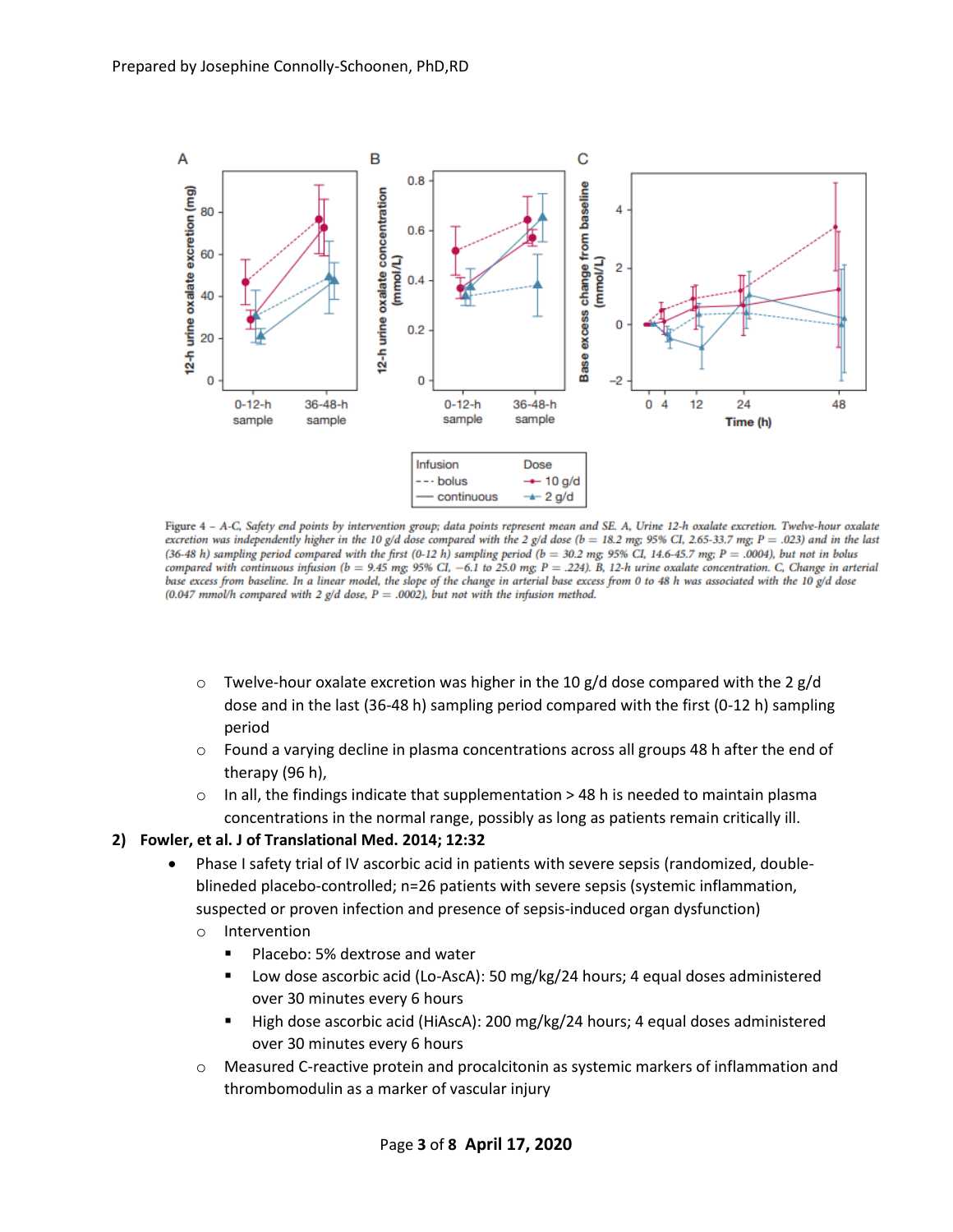





Figure 3 Serum C-reactive protein (CRP) and procalcitonin levels in septic placebo controls and ascorbic acid infused patients. (A) Both the Lo-AscA and the Hi-AscA dosages produced rapid reductions in serum CRP levels, becoming significantly lower than placebo (\*p < 0.05 vs placebo) as early as 24 hours. Ascorbic acid infusion reduced CRP levels in both groups throughout the 4 study days (#p < 0.05 vs 0 hr). CRP levels in placebo patients slowly fell over the course of the 4 day study period. (B) Patients in the Lo-AscA and Hi-AscA groups exhibited reduced serum PCT levels beginning at 12 hours. Patients in the Hi-VitC group exhibited further significant reduction in serum PCT between 36 to 48 hours (#p < 0.05 vs 0 hr). Placebo patients exhibited a trend towards increased PCT levels which declined starting at 72 hours post onset of sepsis. Placebo (O), Lo-AscA (▼), Hi-AscA (▲).

- $\circ$  Following normalization of the daily SOFA scores, patients treated with either dose of ascorbic acid exhibited descending SOFA scores over the 4-day study period (p < 0.05, slopes significantly non-zero). High dose ascorbic acid patients exhibited significantly faster declines in the regression slopes of delta daily total SOFA scores over time compared to placebo (−0.043 vs. 0.003, p < 0.01)
- $\circ$  Serum CRP trended slowly down over the 96 hour period in the placebo group. Patients receiving ascorbic acid exhibited rapid reductions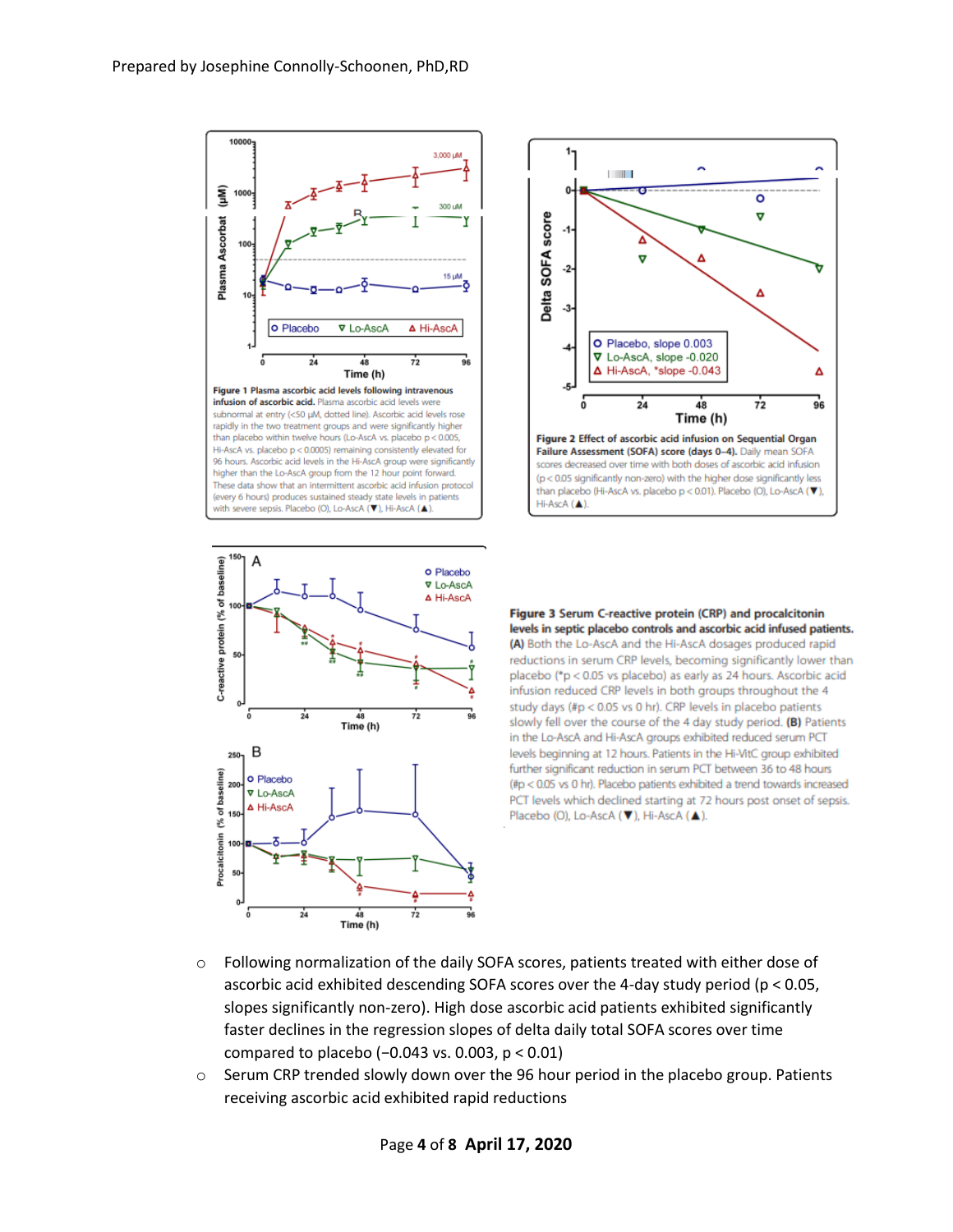- $\circ$  PCT levels trended higher in placebo infused patients 24 hours following the onset of sepsis though not reaching statistical significance. Serum PCT levels in patients receiving high dose ascorbic acid declined, becoming significantly lower than baseline by 48 hours (Figure 3B, p < 0.05) and continued to decline over the 96 hr period.
- o Plasma TM levels not significantly different however ascorbic acid treated patients did not exhibit the upward trend in TM levels observed in placebo-infused patients
- o No patients were withdrawn due to study-related adverse events

## **3) Zabet et al. J of Research in Pharmacy Practice. 2016; 188(24):116.**

- Study exploring high dose IV vitamin C on vasopressor requirements in patients in septic shock; n=28 (septic patients requiring vasopressor to maintain mean arterial pressure >65 mm Hg)
	- $\circ$  Intervention (n=14) 25 mg/kg IV ascorbic acid q 6 hrs for 72 hours (n=14); max dose used in study was 3 g/day
	- o Placebo n=14

| <b>Characteristics</b>                                                                       | Ascorbic acid           | Control<br>group $(n=14)$ group $(n=14)$ | P             |
|----------------------------------------------------------------------------------------------|-------------------------|------------------------------------------|---------------|
| Mean dose of norepinephrine<br>(mcg/min) during the study<br>period (72 h)                   | 7.44+3.65               | $13.79 + 6.48$                           | 0.004         |
| Mean dose of norepinephrine<br>(mcg/min) during first 24 h<br>(mcg/min)                      | $6.51 + 3.53$           | 12.58+5.99                               | 0.003         |
| Total dose of norepinephrine 156.42+84.81 302.14+143.85 0.003<br>during the first 24 h (mcg) |                         |                                          |               |
| Duration of norepinephrine<br>administration (h)                                             | 49.64+25.67             | $71.57 + 1.60$                           | 0.007         |
| Length of ICU stay (days)<br>28-day mortality                                                | 21.45+10.23<br>2(14.28) | $20.57 + 13.04$<br>9(64.28)              | 0.85<br>0.009 |
|                                                                                              |                         |                                          |               |

## Table 4: Primary and secondary outcomes of the study in ascorbic and placebo groups

Data presented as mean+SD or n (%). SD=Standard deviation, ICU=Intensive **Care Unit** 

- $\circ$  Outcomes significantly less norepi needed and significantly lower 28 day mortality
- o No adverse events identified in treatment group

# **4) Marik, et al. Chest. 2017.; 151(6):1229.**

 A retrospective observational study, before and after implementing a protocol with hdrocortisone (50 mg q 6 hrs for 7 days or until ICU discharge; then taper down), vitamin C (1.5 g q 6 hrs infused over 30-60 minutes for 4 days or until ICU discharge) and thiamine (200 mg q 12 hrs for 4 days or until ICU discharge); prior to this protocol patient care included hydrocortisone at the physician's discretion (50 mg q 6 hrs) an no vitamin C or thiamine; n=94 patients with severe sepsis (PCT>2ng/mL) with 47 in each group (in control group 55% vented; 47% met criteria for septic shock; treatment group 47% vented; 47% met criteria for septic shock)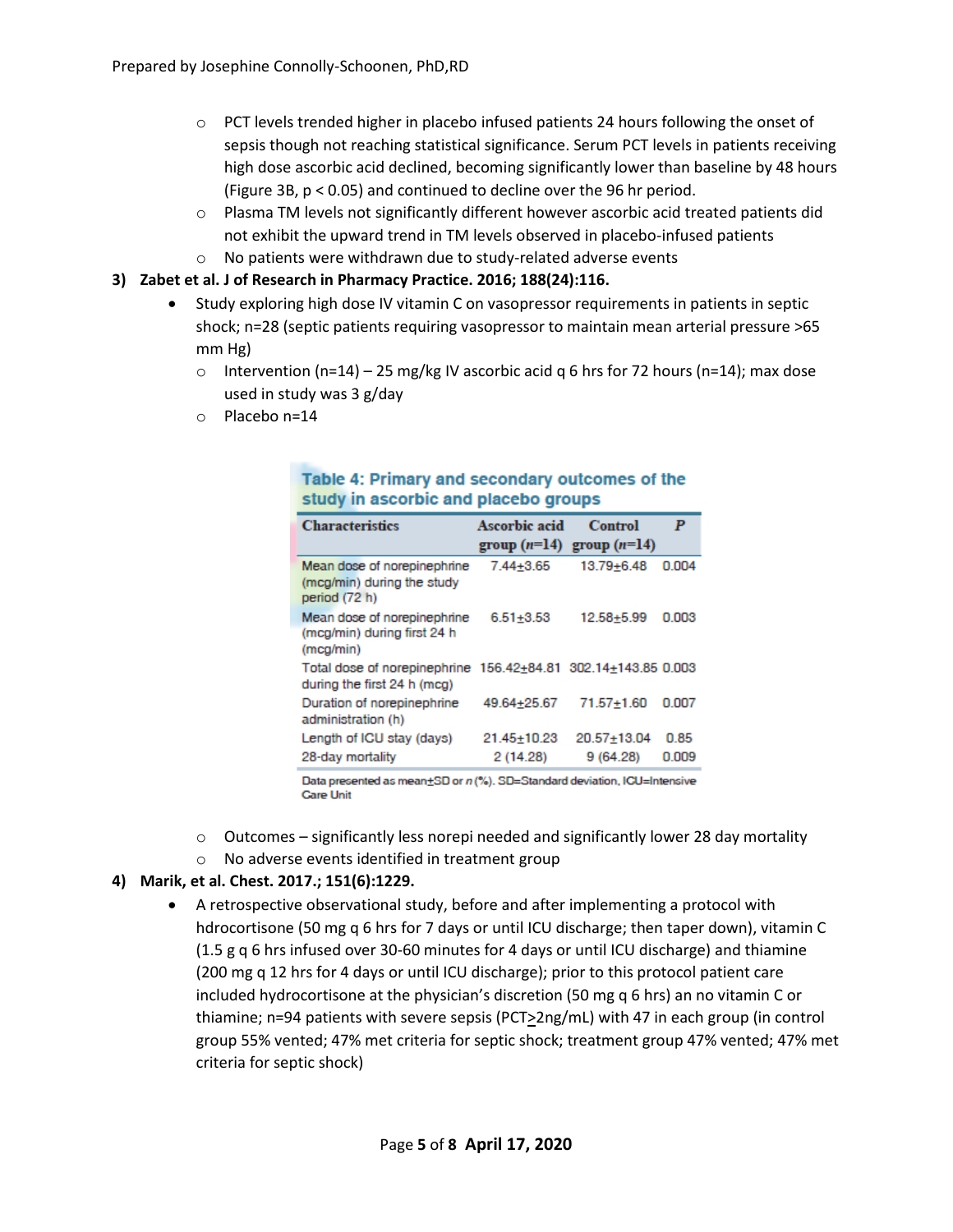TABLE 2 | Outcome and Treatment Variables

| Variable                                        | <b>Treated</b><br>$(n = 47)$ | Control<br>$(n = 47)$                   |  |
|-------------------------------------------------|------------------------------|-----------------------------------------|--|
| Hospital mortality, No. (%)                     | 4(8.5)                       | 19 $(40.4)^{a}$                         |  |
| ICU LOS, median and IQR, d                      | $4(3-5)$                     | $4(4-10)$                               |  |
| Duration of vasopressors, mean ± SD, h          | $18.3 + 9.8$                 | 54.9 ± 28.4 $^{\circ}$                  |  |
| RRT for AKI, No. (%)                            | 3 of 31 (10%)                | 11 of 30 (33%) <sup>b</sup>             |  |
| ΔSOFA, 72 h                                     | $4.8 \pm 2.4$                | $0.9 + 2.7$ <sup>a</sup>                |  |
| Procalcitonin clearance, median % and IQR, 72 h | 86.4 (80.1-90.8)             | 33.9 ( $-62.4$ to $64.3$ ) <sup>3</sup> |  |

AKI = acute kidney injury; LOS = length of stay; RRT = renal replacement therapy;  $\Delta$ SOFA = change in Sepsis-Related Organ Failure Assessment score. See Table 1 legend for expansion of other abbreviations.

 ${}^{a}P<.001$ .

 ${}^{b}P = .02.$ 



Figure 3 - Time course of the SOFA score over the 4-day treatment period in the treatment group and in the control group survivors and nonsurvivors.  $P < .001$  for comparison of treatment group vs control group (see text). SOFA = Sepsis-Related Organ Failure Assessment.

Figure 2 - Time course of vasopressor dose (in norepinephrine equivalents) in the treatment group and in the control group survivors and nonsurvivors.  $P < .001$  for comparison of treatment group vs control group (see text).

 Early use of IV ascorbic acid with thiamin and moderate-dose hydrocortisone may prevent progressive organ dysfunction, including acute kidney injury, and reduce mortality among patients with severe sepsis.

#### **5) No Impact – Fowler et al. JAMA. 2019; 322(13):1261.**

- A randomized, placebo-controlled, multicenter trial exploring effect of vitamin C on organ failure scores and inflammatory markers among patients with sepsis and ARDS
- Intervention (n=84) **50mg/kg IV ascorbic acid every 6 hours** for 96 hours; for 180 patient this equals 16 g/day; (placebo n=83)
- There were no significant differences in SOFA scores, CRP or thrombomodulin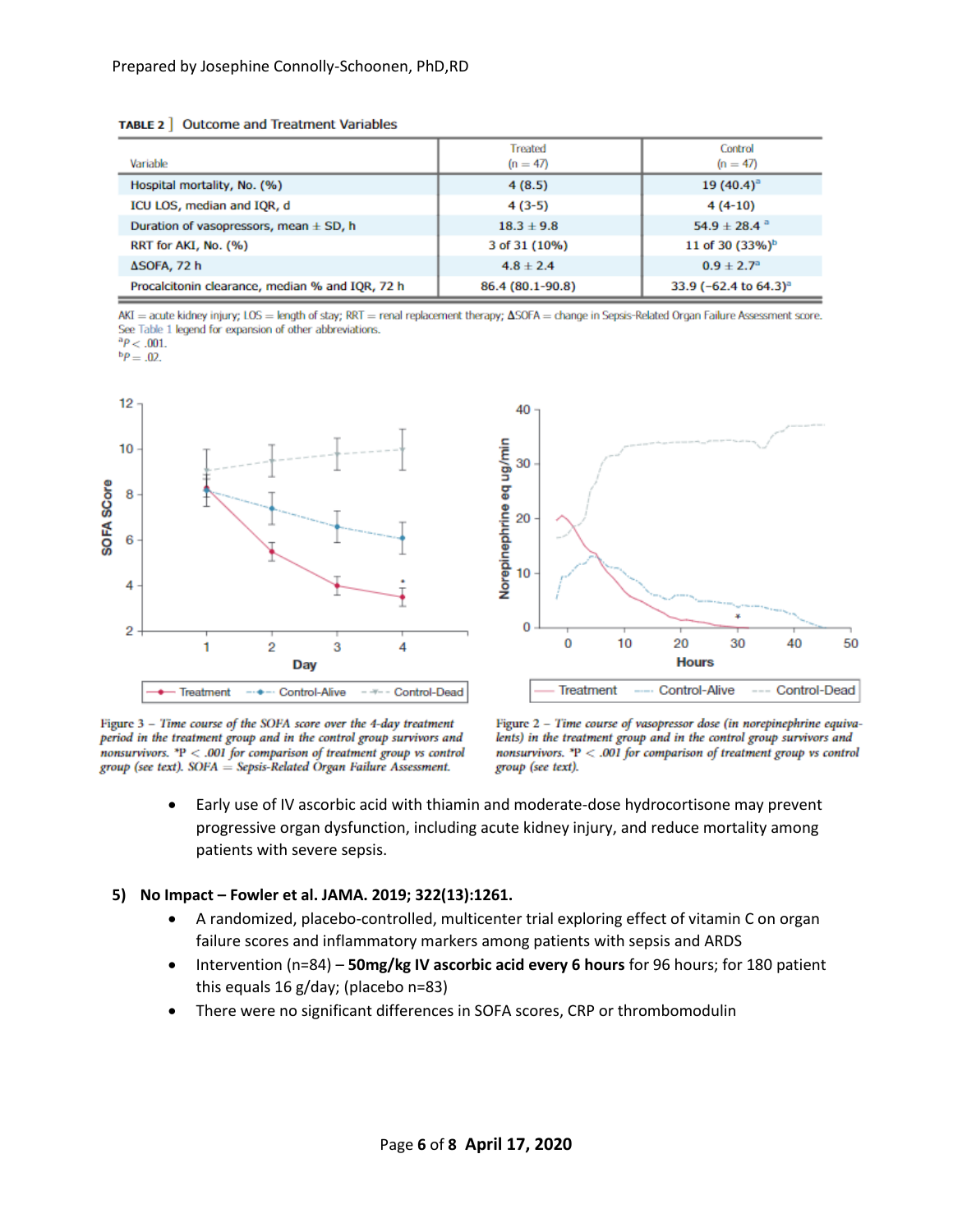



C and D, Plasma levels of C-reactive protein and thrombomodulin were measured at baseline and at 48, 96, and 168 hours. At no time were the levels of these significantly different between the 2 groups.

- 
- In exploratory analysis 43 of 46 secondary outcomes were not significantly different; in these analyses the vitamin C group did have a significantly lower 28 day mortality rate and greater number of ICU free days to day 28 free days (10.7 vs 7.7 (mean difference, 3.2; 95% CI, 0.3 to 5.9;  $P = .03$ ).

Figure 2. Plasma Ascorbate Concentrations, Modified Sequential Organ Failure Assessment Score, and Plasma Biomarkers